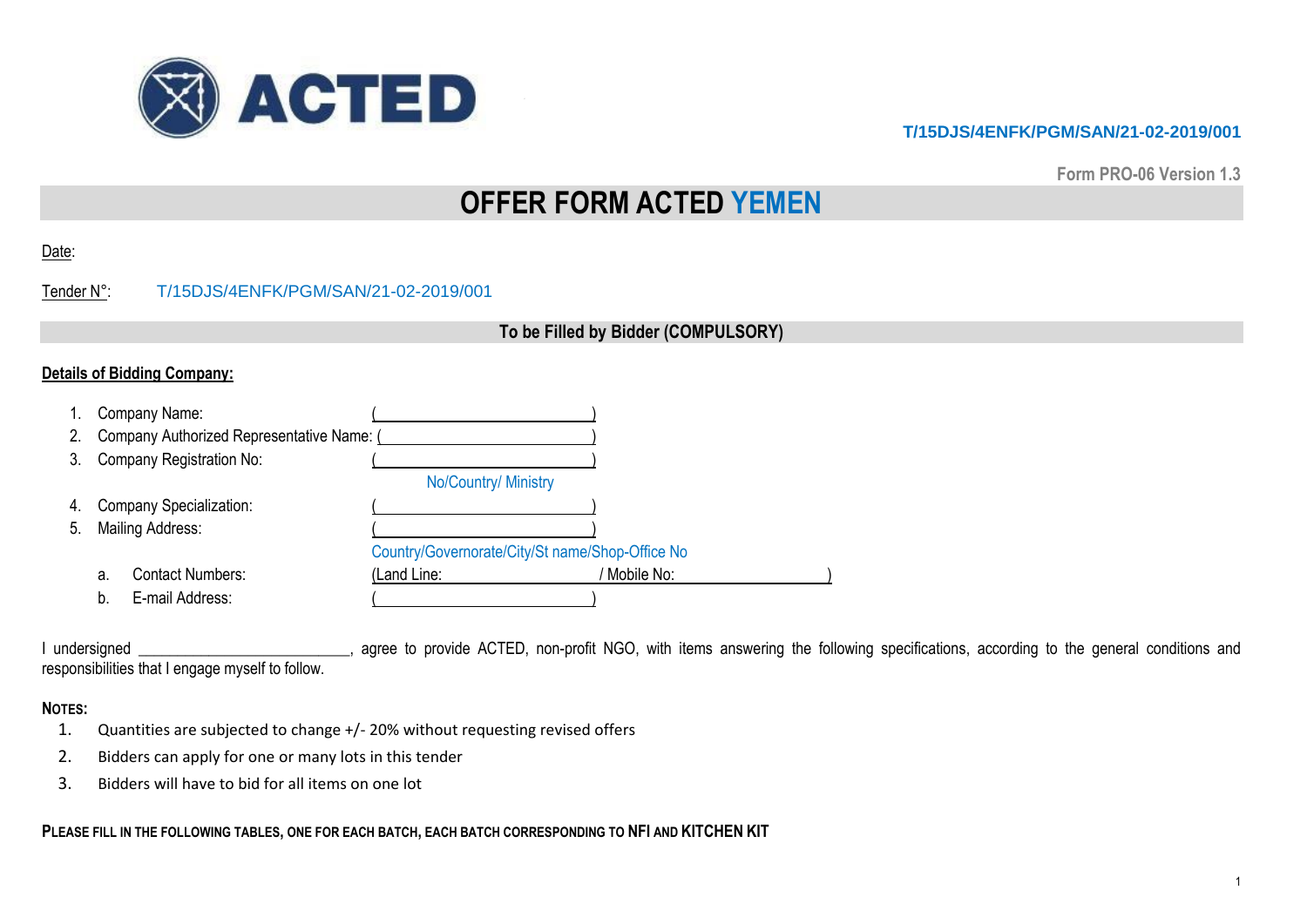

**Form PRO-06 Version 1.3**

# **LOT 1: Non-food items (NFI)**

| No. | <b>Item Specifications &amp; product</b><br>stage<br>مواصفات البند ومرحلة المنتج                                                                                                                                                   | Packaging<br>التغليف                                                                | <b>Country of</b><br>origin<br>(made in)<br>بلد الصنع | <b>Brand</b><br>type<br>نوع<br>العلامة<br>التجارية | Supplier's<br><b>Specification</b><br>(if different)<br>مواصفات المورد<br>اذا مختلفة | <b>Measuring</b><br><b>Unit</b> | Quantity | <b>Sub Unit Price per</b><br>item US\$<br>DDP at ACTED IBB<br><b>Warehouse</b><br>All prices must<br>include delivery<br>costs and taxes<br>سعر الوحدة لكل بند<br>بالدولار الأمريكي<br>DDPفي مستودع<br><b>ACTED IBB</b><br>Warehouse<br>يجب أن تتضمن جميع<br>الأسعار تكلفة التوصيل<br>والضرائب | <b>Sub Total Price US\$</b><br>DDP at ACTED IBB<br>Warehouse<br>Warehouses<br>All prices must<br>include delivery costs<br>and taxes<br>السعر الإجمالي بالدولار<br>الأمريكي<br>DDPفی مستودع ACTED<br><b>IBB Warehouse</b><br>يجب أن تتضمن جميع<br>الأسعار تكلفة التوصيل<br>والضرائب |
|-----|------------------------------------------------------------------------------------------------------------------------------------------------------------------------------------------------------------------------------------|-------------------------------------------------------------------------------------|-------------------------------------------------------|----------------------------------------------------|--------------------------------------------------------------------------------------|---------------------------------|----------|------------------------------------------------------------------------------------------------------------------------------------------------------------------------------------------------------------------------------------------------------------------------------------------------|-------------------------------------------------------------------------------------------------------------------------------------------------------------------------------------------------------------------------------------------------------------------------------------|
| 1.1 | Blanket<br>Dimensions: 1.5 * 2.0m;<br>Composition: polyester<br>100%)<br>Weight 2 kg<br>بطانية (الأبعاد: 1.5 * 2.0 م،<br>التركيبة: البوليستر 100٪)<br>الوزن - 2 كجم                                                                | Wrapped individually<br>in plastic bag<br>ملفو فة بشكل فر دي في كيس<br>من البلاستيك |                                                       |                                                    |                                                                                      | Pcs<br>قطعة                     | 3235     |                                                                                                                                                                                                                                                                                                |                                                                                                                                                                                                                                                                                     |
| 1.2 | <b>Mattress Dimensions:</b><br>approximately 1.8*.8m;<br>Composition: sponge 100%,<br>Thickness: minimum 5cm<br>مرتبة (أبعاد: 1.8 * 0.8 م تقريباً ؛<br>التكوين: إسفنج 100٪ ،<br>سمك 5 سم على الأقل) - مغطى<br>بالأغطبة البلاستبكبة | Wrapped individually<br>in plastic bag<br>ملفو فة بشكل فر دي في كيس<br>من البلاستيك |                                                       |                                                    |                                                                                      | Pcs<br>قطعة                     | 3235     |                                                                                                                                                                                                                                                                                                |                                                                                                                                                                                                                                                                                     |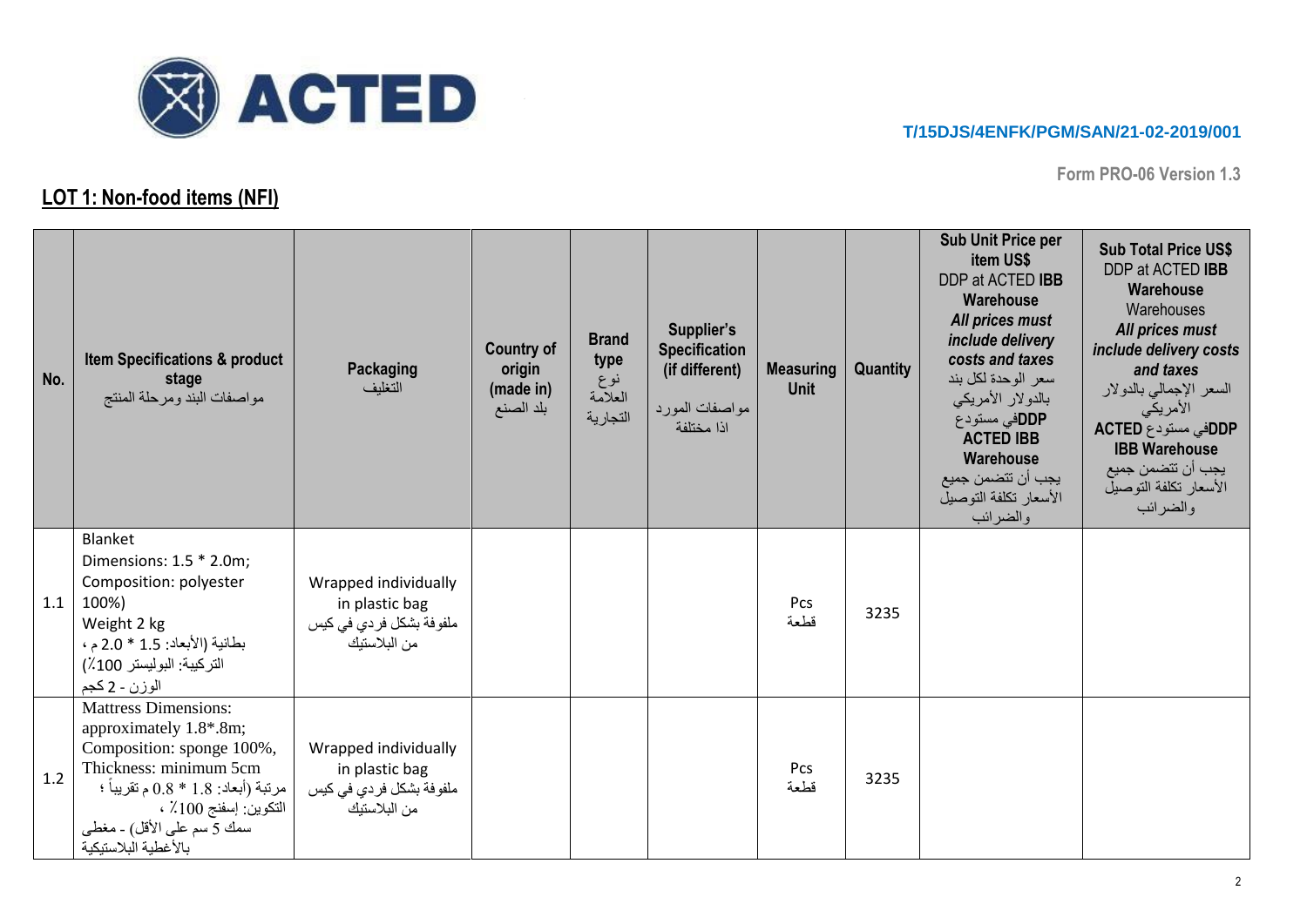

**Form PRO-06 Version 1.3**

|     | <b>Water Bucket</b>                |                         |                                                                               |  |  |      |     |  |  |  |  |  |
|-----|------------------------------------|-------------------------|-------------------------------------------------------------------------------|--|--|------|-----|--|--|--|--|--|
|     | Capacity: 15 liters;               |                         |                                                                               |  |  |      |     |  |  |  |  |  |
|     | Weight: 800 grams;                 |                         |                                                                               |  |  |      |     |  |  |  |  |  |
|     | Manufacturing: made of             |                         |                                                                               |  |  |      |     |  |  |  |  |  |
|     | plastic, with plastic lid to       |                         |                                                                               |  |  |      |     |  |  |  |  |  |
|     | close and open, as well as         |                         |                                                                               |  |  | Pcs  |     |  |  |  |  |  |
| 1.3 | strong plastic handle to carry     | N/A                     |                                                                               |  |  | قطعة | 998 |  |  |  |  |  |
|     | the bucket)                        |                         |                                                                               |  |  |      |     |  |  |  |  |  |
|     | واحد دلو مياه (السعة: 15 لترًا ،   |                         |                                                                               |  |  |      |     |  |  |  |  |  |
|     | الوزن: 800 جرامًا ، التصنيع:       |                         |                                                                               |  |  |      |     |  |  |  |  |  |
|     | مصنوع من البلاستيك ، مع غطاء       |                         |                                                                               |  |  |      |     |  |  |  |  |  |
|     | بلاستيكي للإغلاق والفتح ، بالإضافة |                         |                                                                               |  |  |      |     |  |  |  |  |  |
|     | إلى مقبض بلاستيكي قوي لحمل الدلو ) |                         |                                                                               |  |  |      |     |  |  |  |  |  |
|     | <b>Sleeping Mat</b>                |                         |                                                                               |  |  |      |     |  |  |  |  |  |
|     | <b>Dimensions:</b> $1.8 * 0.9$ m;  |                         |                                                                               |  |  |      |     |  |  |  |  |  |
|     | Composition: 100%                  | Wrapped individually    |                                                                               |  |  |      |     |  |  |  |  |  |
| 1.4 | synthetic yarns in a tightly       | in plastic bag          |                                                                               |  |  | Pcs  | 998 |  |  |  |  |  |
|     | wove                               | ملفوفة بشكل فردي في كيس |                                                                               |  |  | قطعة |     |  |  |  |  |  |
|     | واحد حصيرة (الأبعاد: 1.8 * 0.9 م؛  | من البلاستيك            |                                                                               |  |  |      |     |  |  |  |  |  |
|     | التركيب: ألياف تركيبية 100٪ نسجت   |                         |                                                                               |  |  |      |     |  |  |  |  |  |
|     | بإحكام)                            |                         |                                                                               |  |  |      |     |  |  |  |  |  |
|     |                                    |                         | <b>Total Price US\$</b>                                                       |  |  |      |     |  |  |  |  |  |
|     |                                    |                         | DDP at ACTED IBB Warehouse                                                    |  |  |      |     |  |  |  |  |  |
|     |                                    |                         | All prices must include delivery costs and taxes and loading/off-loading fees |  |  |      |     |  |  |  |  |  |

#### **BIDDER'S COMMENTS/REMARKS:**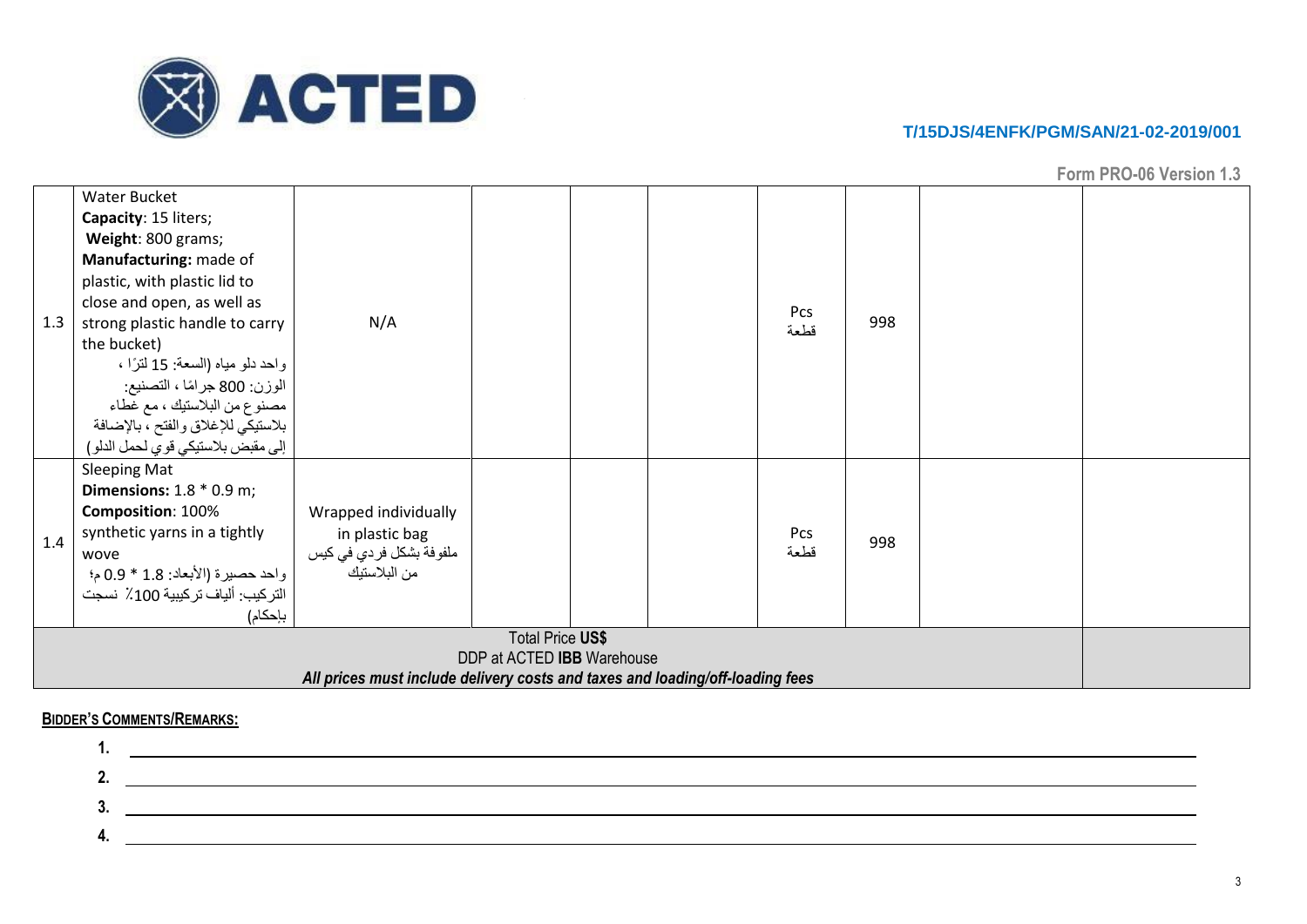

**Form PRO-06 Version 1.3**

**5.**

#### **ADDRESS OF DESTINATION AND DELIVERY SCHEDULE:**

| LOT No. | <b>Address of Warehouse of Destination</b><br><b>DDP - INCOTERM 2010</b> | <b>Guaranteed delivery time</b><br>recommended | <b>Guaranteed delivery time</b> |
|---------|--------------------------------------------------------------------------|------------------------------------------------|---------------------------------|
|         | IBB Warehouse, 13.9560.6" N, 44.17058.5" E, Aldhehar district,<br>YEMEN  | 5 days from the contract signature             |                                 |

#### **BIDDER'S TERMS AND CONDITIONS:**

- 1. Validity of the offer:  $(reconnected: 3 months or more)$
- 2. Terms of delivery: \_\_\_\_\_\_\_\_\_\_\_\_\_\_\_\_\_\_\_\_\_\_\_\_\_\_\_\_\_\_\_\_(recommended: 5 days after signing the contract)
- 3. Terms of payment: 100% after delivering 100% or requested items

Name of Bidder's Authorized Representative: \_\_\_\_\_\_\_\_\_\_\_\_\_\_\_\_\_\_\_\_\_\_\_\_

Authorized signature and stamp: \_\_\_\_\_\_\_\_\_\_\_\_\_\_\_\_\_\_\_\_\_\_\_\_

Date: \_\_\_\_\_\_\_\_\_\_\_\_\_\_\_\_\_\_\_\_\_\_

*NB: in case of Request for Tender, please attach the service proposal to the present offer form*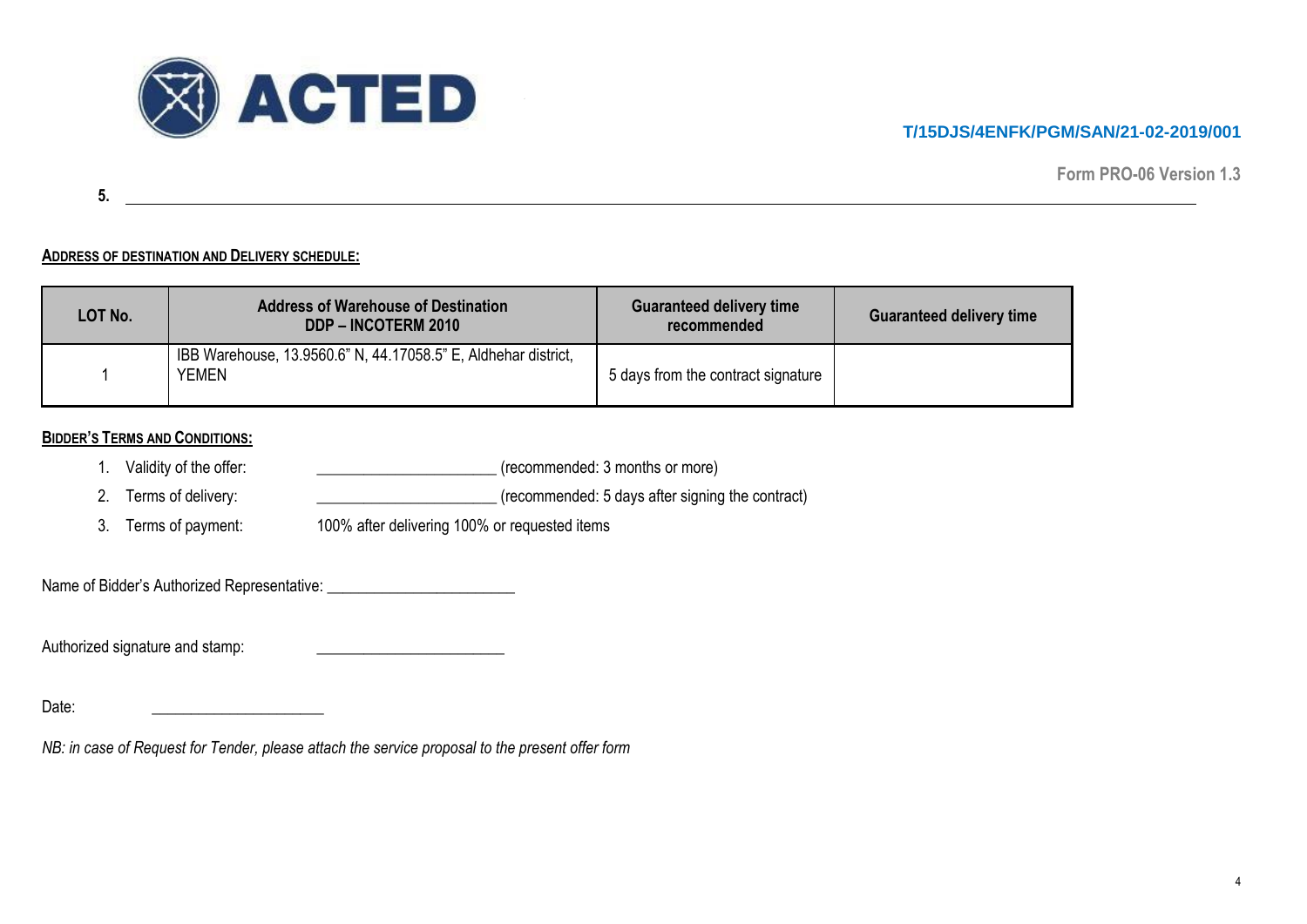

**Form PRO-06 Version 1.3**

# **LOT 2: KITCHEN KITS**

| No. | <b>Item Specifications &amp; product</b><br>stage<br>مواصفات البند ومرحلة المنتج                                                                                                                                                                                                                                                                                                                                                                                                                                                                                                                                                                                                                   | <b>Packaging</b><br>التغليف | Country<br>of origin<br>(made in)<br>بلد الصنع | <b>Brand</b><br>type<br>نوع<br>العلامة<br>التجارية | Supplier's<br><b>Specification</b><br>(if different)<br>مواصفات المورد<br>اذا مختلفة | <b>Measuring</b><br><b>Unit</b> | Quantity | Sub Unit Price per<br>item US\$<br>DDP at ACTED IBB<br>Warehouse<br>All prices must<br>include delivery<br>costs and taxes<br>سعر الوحدة لكل بند<br>بالدولار الأمريكي<br>DDPفي مستودع<br><b>ACTED IBB</b><br>Warehouse<br>يجب أن تتضمن جميع<br>الأسعار تكلفة التوصيل<br>والضرائب | <b>Sub Total Price US\$</b><br>DDP at ACTED IBB<br>Warehouse<br>Warehouses<br>All prices must<br>include delivery costs<br>and taxes<br>السعر الإجمالي بالدولار<br>الأمريكي<br>DDPفی مستودع ACTED<br><b>IBB Warehouse</b><br>يجب أن تتضمن جميع<br>الأسعار تكلفة التوصيل<br>والضرائب |
|-----|----------------------------------------------------------------------------------------------------------------------------------------------------------------------------------------------------------------------------------------------------------------------------------------------------------------------------------------------------------------------------------------------------------------------------------------------------------------------------------------------------------------------------------------------------------------------------------------------------------------------------------------------------------------------------------------------------|-----------------------------|------------------------------------------------|----------------------------------------------------|--------------------------------------------------------------------------------------|---------------------------------|----------|----------------------------------------------------------------------------------------------------------------------------------------------------------------------------------------------------------------------------------------------------------------------------------|-------------------------------------------------------------------------------------------------------------------------------------------------------------------------------------------------------------------------------------------------------------------------------------|
| 2.1 | 7-liter aluminum cooking pot with lid<br>Capacity: 7 litres min. total inner volume. Material:<br>Stainless steel or aluminium.<br>Diameter: Min. 25 cm, max 28 cm internal diameter.<br><b>Thickness:</b> Min. 0.8 mm in the centre of the bottom and<br>min. 0.6 mm at 20 mm from the top of the wall<br>(aluminium min. 1.75 mm).<br>Handles: 2 stainless steel handles, attached with<br>strong rivets, bent upward to allow a hanging bar to pass<br>through (aluminium handles for aluminium pots)<br>Handles to resist to 20 kg load in the normal usage<br>position.<br>Lid: Min. 0.6 mm (aluminum min. 1 mm) with strong and<br>durable handle/knob. Handles to resist to 2kg load in the |                             |                                                |                                                    |                                                                                      | Pcs<br>قطعة                     | 499      |                                                                                                                                                                                                                                                                                  |                                                                                                                                                                                                                                                                                     |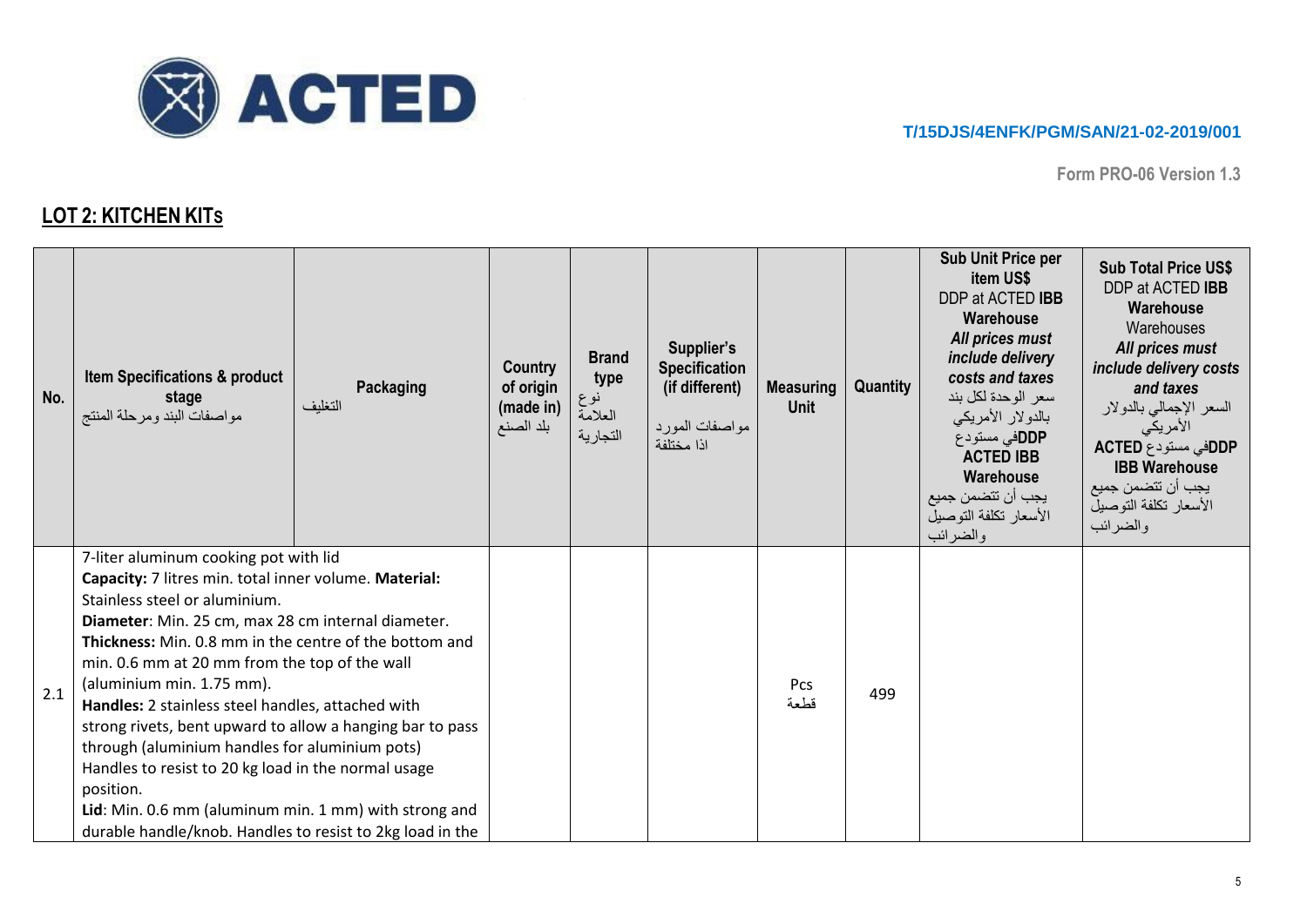

|     | normal usage position. Finish: No sharp edges, food<br>grade surface finish<br>وعاء طهي من الألومنيوم سعة 7 لتر مع غطاء<br>.السعة: 7 لتر كحد أدني. الحجم الداخلي الكلي<br>ِالمادة: الفو لاذ المقاوم للصدأ أو الألومنيوم<br>القطر: كحد أدنى 25 سم ، قطر ها 28 سم كحد أقصى<br>سمك: كحد أدنى 0.8 ملم في وسط القاع كحد اقصبي. 6 ملم عند 20 مم من<br>الجزء العلوي من الجدار (المنيوم يبلغ 1.75 مم)<br>المقابض: مقبضان من الفو لاذ المقاوم للصدأ ، مو صولة بمسمار  قو ي ،<br>مطويه إلى الأعلى للسماح لشريط معلق بالمرور (مقابض من الألمنيوم<br>.لأواني الأليمنيوم) لمقاومة حمل 20 كجم في وضع الاستخدام العادي<br>غطاء: كحد ادني. 0.6 مم (ألومنيوم كحد ادنى 1 ملم) مع مقبض / مقبض<br>. وضع الاستخدام العادي قوى ودائم. لمقاومة تحميل 2كجم في                                             |  |             |     |  |
|-----|-----------------------------------------------------------------------------------------------------------------------------------------------------------------------------------------------------------------------------------------------------------------------------------------------------------------------------------------------------------------------------------------------------------------------------------------------------------------------------------------------------------------------------------------------------------------------------------------------------------------------------------------------------------------------------------------------------------------------------------------------------------------------------------|--|-------------|-----|--|
|     | الانتهاء: لا حواف حادة ، الانهاء السطحي لاصناف الغذا<br>5-liter aluminum pot with lid                                                                                                                                                                                                                                                                                                                                                                                                                                                                                                                                                                                                                                                                                             |  |             |     |  |
| 2.2 | Capacity: Min. 5 liters total inner volume.<br><b>Material: Stainless steel or aluminum.</b><br>Diameter: Min. 22 cm, max. 24 cm internal diameter.<br>Thickness: Min. 0.8 mm in the center of the bottom and<br>min. 0.6 mm at 20 mm from the top of the wall<br>(aluminum min. 1.75 mm).<br>Handles: 2 stainless steel handles, attached with strong<br>rivets, bent upward to allow a hanging bar to pass<br>through (aluminum handles acceptable for aluminum<br>pot) Handles to resist 16 kg load in the normal usage<br>position.<br>Lid: Min. 0.6 mm (aluminum min. 1 mm) with strong and<br>durable handle/knob. Handles to resist to 2kg load in the<br>normal usage position. Finish: No sharp edges, food<br>grade surface finish.<br>وعاء ألو منيوم سعة 5 لتر مع غطاء |  | Pcs<br>قطعة | 499 |  |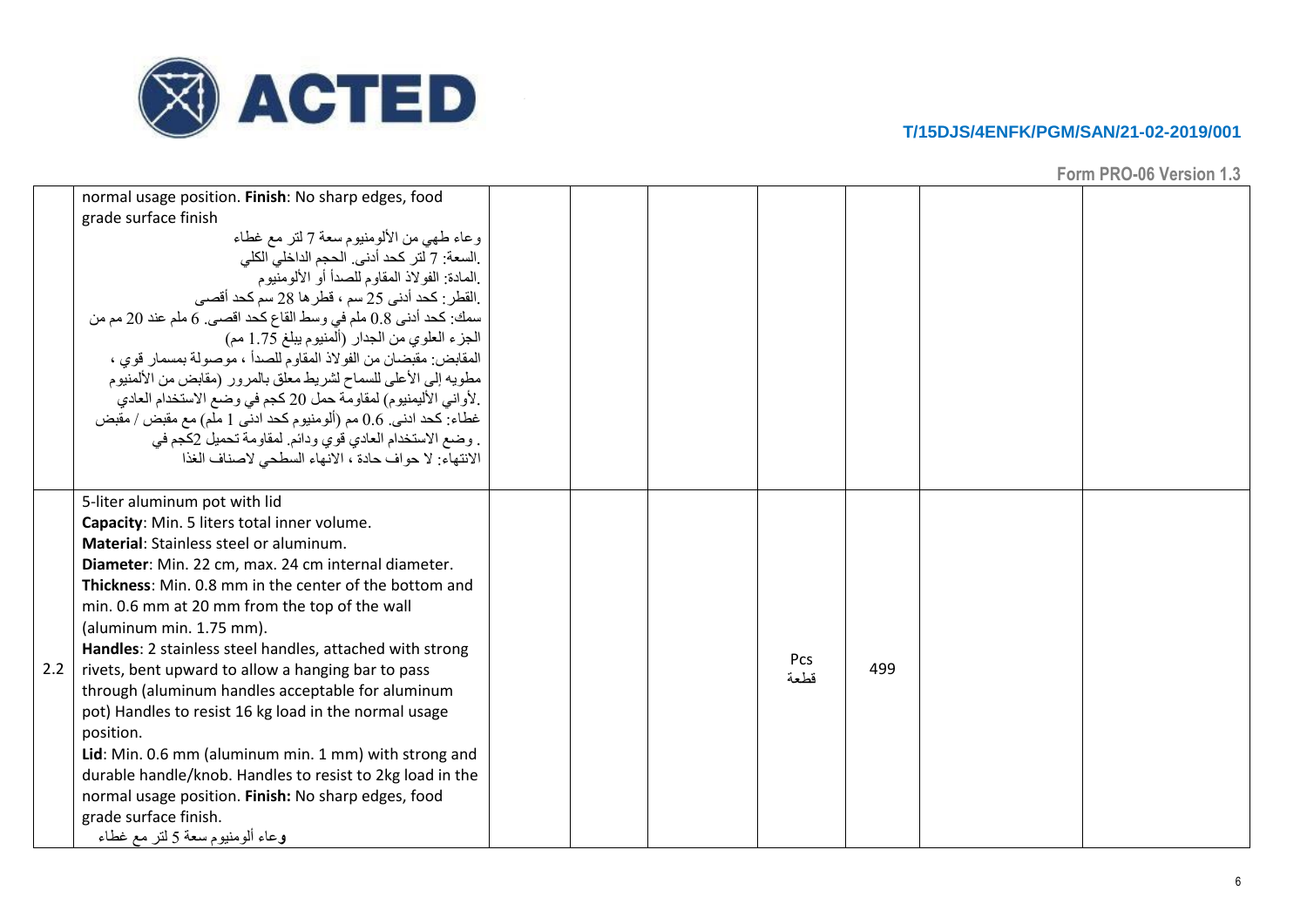

|     | ِالسعة: كحد أدنى 5 لتر الحجم الداخلي الكلي<br>المواد: الفولاذ المقاوم للصدأ.<br>.القطر :كحد ادنى .22 سم , كحد اقصى . 24 سم للقطر الداخلى<br>سمك: كحد ادنى. 0.8 ملم في وسط القاع وكحد ادنى. 0.6 ملم عند 20 مم<br>من الجزء العلوي من الجدار (ألمنيوم حد ادنى 1.75 مم)<br>المقابض: مقابضان من الصلب غير القابل للصدأ ، موصولة بمسمار قوى ،<br>ملفوفه إلى الأعلى للسماح لشريط معلق بالمرور (مقابض من الألمنيوم<br>مقبولة لوعاء الألومنيوم) مقابض لمقاومة الحمل 16 كجم في وضع<br>الاستخدام العادي<br>غطاء: كحد ادني. 0.6 مم (ألومنيوم كحد ادني 1 ملم) مع مقبض / مقبض<br>. وضع الاستخدام العادي قوى ودائم. لمقاومة تحميل 2كجم في<br>.الانتهاء: لا حواف حادة ، الانهاء السطحي لاصناف الغذاء<br>Deep stainless-steel plate |  |             |      |  |
|-----|--------------------------------------------------------------------------------------------------------------------------------------------------------------------------------------------------------------------------------------------------------------------------------------------------------------------------------------------------------------------------------------------------------------------------------------------------------------------------------------------------------------------------------------------------------------------------------------------------------------------------------------------------------------------------------------------------------------------|--|-------------|------|--|
| 2.3 | Capacity: Min. 0.75 liters.<br><b>Material: Stainless steel.</b><br>Thickness: Min. 0.5 mm in the center of the bottom.<br>Diameter: 24 to 25 cm (must be adapted to the. size of<br>the cooking pot to be packed inside). Finish: No sharp<br>edges, food grade surface finish.<br>صحن فولاذي مقاومة للصدأ<br>.السعة: كحد أدني 0.75 لتر<br>المواد: الفولاذ المقاوم للصدأ<br>يسمك: كحد أدنى 0.5 ملم في وسط القاع<br>القطر : من 24 إلى 25 سم (يجب أن يتكيف مع حجم و عاء الطبخ ليتم تعبئته<br>.بالداخل)<br>.الانتهاء: لا حواف حادة ، الانهاء السطحي لاصناف الغذاء                                                                                                                                                    |  | Pcs<br>قطعة | 2495 |  |
| 2.4 | Stainless steel cup<br>Capacity: Min. 0.3 liters. Material: Stainless steel or<br>unbreakable food grade virgin plastic. Thickness: Min.<br>0.5 mm in the bottom and 0.4 mm at 20 mm from the<br>top of the wall. (for stainless steel)<br>Handle: Securely welded. Handle to resist to 1 kg pulling.                                                                                                                                                                                                                                                                                                                                                                                                              |  | Pcs<br>قطعة | 2500 |  |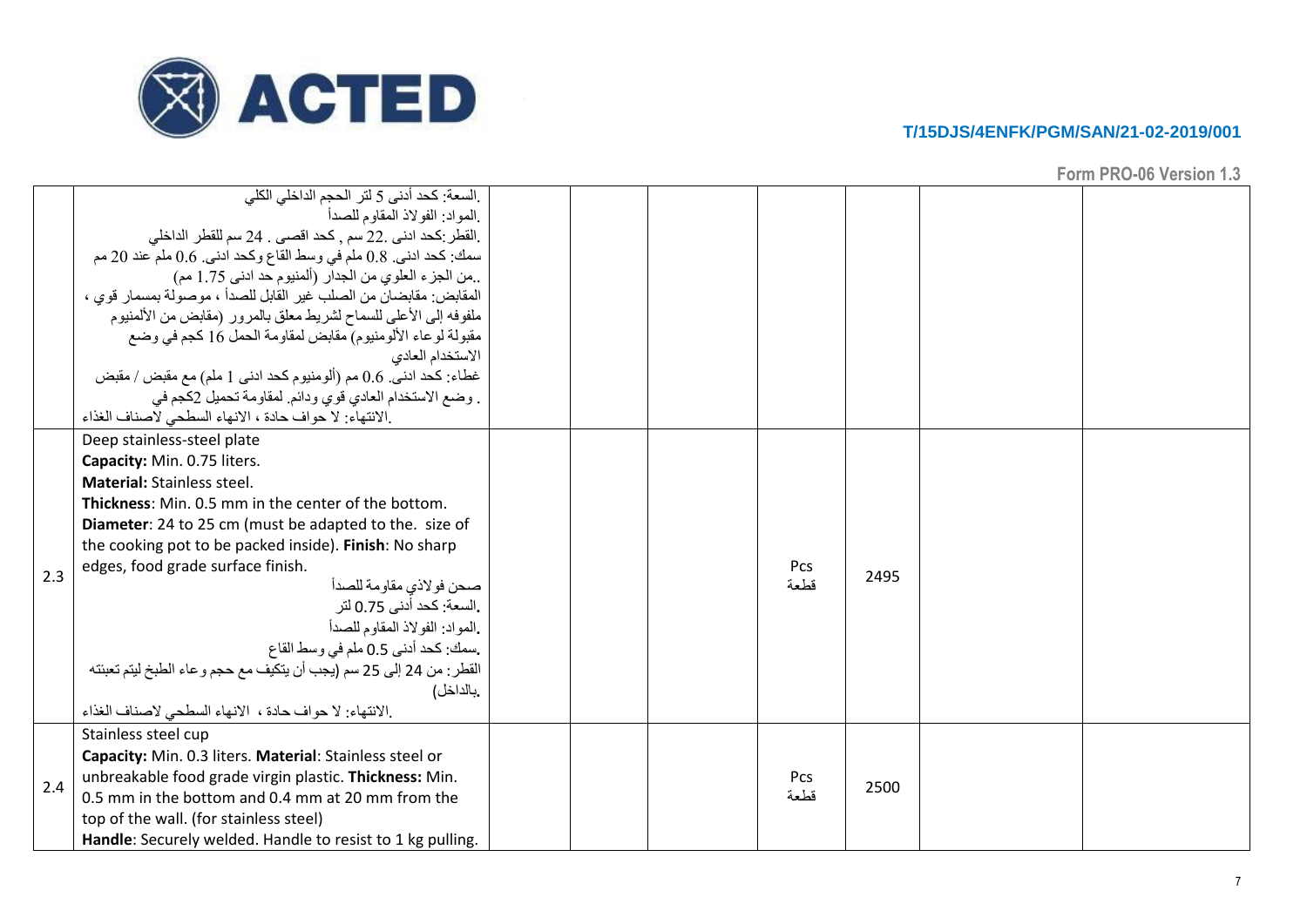

|     | Finish: No sharp edges, food grade surface finish.<br>كوب من الفو لاذ المقاوم للصدأ<br>.السعة: كحد أدنى 0.3 لتر<br>المادة: الفو لاذ المقاوم للصدأ أو البلاستيك غير قابلة للكسر البلاستيك<br>.لاصناف الغذاء<br>سمك: كحد أدنى 05 ملم في القاع و 0.4 ملم عند 20 مم من الجزء العلوي<br>من الجدار . (للصلب غير القابل للصدأ)<br>مقبض: ملحو مة بشكل آمن, مقبض لمقاو مة 1 كجم سحب<br>الانتهاء: لا حواف حادة ، الانهاء السطحي لاصناف الغذاء                                                                                                                                                                                               |  |                    |      |  |
|-----|-----------------------------------------------------------------------------------------------------------------------------------------------------------------------------------------------------------------------------------------------------------------------------------------------------------------------------------------------------------------------------------------------------------------------------------------------------------------------------------------------------------------------------------------------------------------------------------------------------------------------------------|--|--------------------|------|--|
| 2.5 | Stainless steel table spoon<br>Capacity: Min. 10 ml. Material: one-piece stainless steel,<br>solid. Resistance: Must resist a weight of 4kg, applied at<br>the middle of the item.<br>Length: Min. 17 cm. Yhickness: Min. 1 mm in the center<br>of the scoop.<br>Finish: No sharp edges, food grade surface finish.<br>ملعقة اكل من الفو لاذ المقاوم للصداء<br>السعة: كحد أدنى 10 مل<br>المواد: قطعة واحدة الفو لاذ المقاوم للصدأ ، الصلبة<br>.المقاومة: يجب أن تقاوم وزن 4 كيلوجرام ، تطبق في منتصف القطع<br>طول: كحد أدنى 17 سم<br>.سمك: كحد أدنى 1 ملم في وسط القطعه<br>.الانتهاء: لا حواف حادة ، الانهاء السطحي لاصناف الغذاء |  | <b>Pcs</b><br>قطعة | 2496 |  |
| 2.6 | Kitchen knife with stainless steel blade<br>Material: Stainless steel blade.<br>Resistance: Must resist a weight of 4kg, applied at the<br>middle of the item.<br>Handle: Wood or plastic with triple rivet or strong<br>durable fixation.<br>Thickness: Blade min. 1.5 mm, measured at the middle<br>of the blade.                                                                                                                                                                                                                                                                                                               |  | Pcs<br>قطعة        | 499  |  |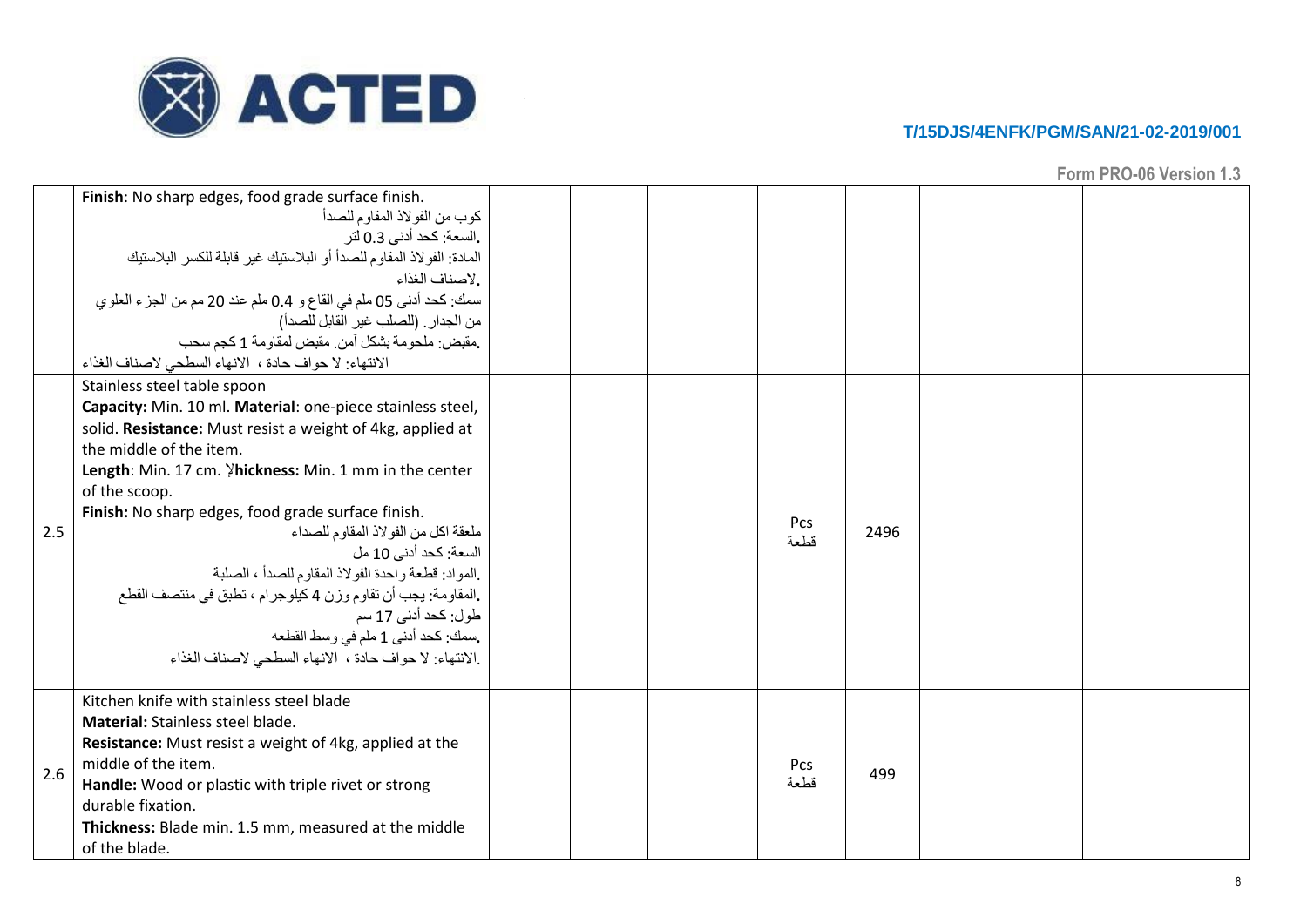

|     | Length: Min. 15 cm usable blade.<br>Finish: No sharp edges apart from the cutting edge, food<br>grade surface finish.<br>سكين مطبخ مع شفرة الفولاذ المقاوم للصدأ<br>.المادة: نصل الفولاذ المقاوم للصدأ<br>.المقاومة: يجب أن تقاوم وزن 4 كيلوجرام ، تطبق في منتصف القطع<br>. مقبض: الخشب أو البلاستيك مع ثلاثه بر شام<br>.سمك: نصل كحد أدنى 1.5 ملم ، تقاس في منتصف النصل<br>طول: كحد أدني 15 سم شفر ة قابلة للاستخدام.<br>الانتهاء: لا حواف حادة وبصرف النظر عن حافة القطع ، الانهاء السطحي<br>إلاصناف الغذاء                                                                                             |  |             |     |  |
|-----|-----------------------------------------------------------------------------------------------------------------------------------------------------------------------------------------------------------------------------------------------------------------------------------------------------------------------------------------------------------------------------------------------------------------------------------------------------------------------------------------------------------------------------------------------------------------------------------------------------------|--|-------------|-----|--|
| 2.7 | Stainless steel serving spoon<br>Material: one-piece stainless steel, solid.<br>Resistance: Must resist a weight of 4kg, applied at the<br>middle of the item.<br>Capacity: Min. 35 ml.<br>Length: Min. 30 cm.<br>Thickness: Min. 1 mm in the center of the scoop.<br>Finish: No sharp edges, food grade surface finish.<br>ملعقة من الفولاذ المقاوم للصدأ<br>.المواد: قطعة واحدة الفولاذ المقاوم للصدأ ، الصلبة<br>.المقاومة: يجب أن يقاوم وزن 4 كيلوجرام ، يطبق في منتصف القطعه<br>.السعة: كحد أدنى 35 مل<br>طول: كحد أدنى 30 سم<br>.سمك: كحد أدنى 1 ملم في وسط القطعه<br>االانهاء السطحي لاصناف الغذاء |  | Pcs<br>قطعة | 499 |  |
| 2.8 | Kitchen sets should be packed individually in a carton<br>box<br>Box specifications: double or triple walled, with ACTED<br>logo. The ACTED visibility logo will need to be applied on<br>4 sides (excluding the top and bottom of the carton) in                                                                                                                                                                                                                                                                                                                                                         |  | Pcs<br>قطعة | 499 |  |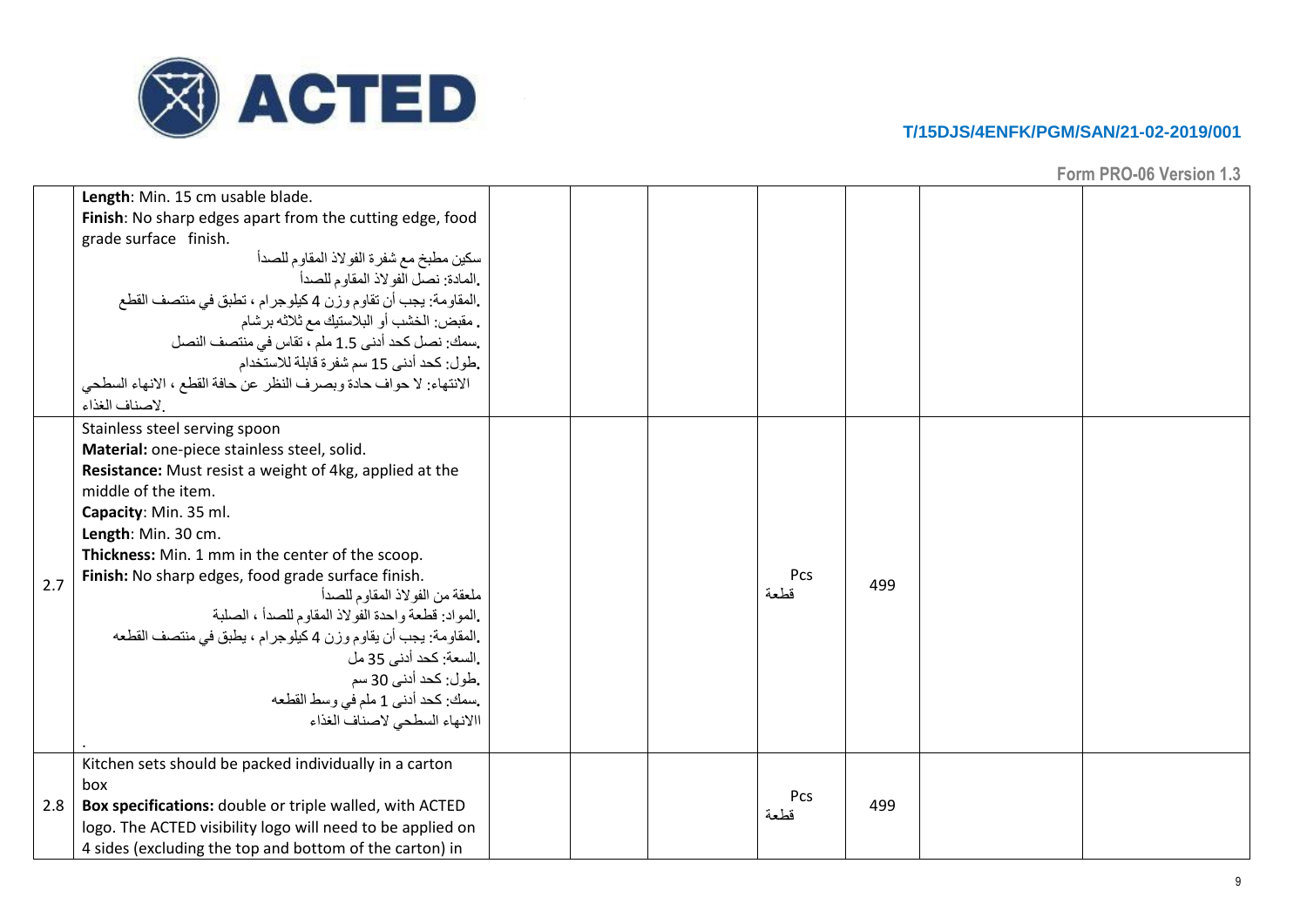

**Form PRO -06 Version 1.3**

| both language English and Arabic. ACTED visibility logo             |  |  |  |  |
|---------------------------------------------------------------------|--|--|--|--|
| should occupy a minimum of 60% of the surface space                 |  |  |  |  |
| for each side where it is applied and should be printed in          |  |  |  |  |
| blue indelible ink Helvetica Bold font in the right position        |  |  |  |  |
| for maximum visibility.                                             |  |  |  |  |
| The complete content list of kitchen set should be                  |  |  |  |  |
| printed in paper size A4 and included inside the carton             |  |  |  |  |
| hox                                                                 |  |  |  |  |
| Box size should be the smallest possible for the contents           |  |  |  |  |
| of the box to avoid leaving any empty space inside the              |  |  |  |  |
| box. Each carton box must be properly closed with                   |  |  |  |  |
| plastic strip.                                                      |  |  |  |  |
| يجب أن تكون مجموعات المطبخ معبأة بشكل فردي في علبة كرتون            |  |  |  |  |
| يجب تطبيق .ACTED مواصفات الصندوق: مزدوجة أو ثلاثية ، مع شعار        |  |  |  |  |
| على أربعة جوانب (باستثناء الجزء العلوي والسفلى ACTED شعار رؤية      |  |  |  |  |
| من الكرنون) باللغتين الإنجليزية والعربية. يجب أن يشغل شعار رؤية     |  |  |  |  |
| ما لا يقل عن 60٪ من المساحة السطحية لكل جانب حيث يتم ACTED          |  |  |  |  |
| Helvetica تطبيقه ويجب طباعته بالحبر الأزرق الذي لا يمحى الخط        |  |  |  |  |
| .في الموضع المناسب للحصول على الحد الأقصى من الرؤية Bold            |  |  |  |  |
| A4 يجب طباعة قائمة المحتويت الكاملة من مجموعة المطبخ بحجم ورقية     |  |  |  |  |
| وتضمينها داخل مريع الكرتون                                          |  |  |  |  |
| <b>يـ ڢـ</b> أن يكون حجم الصندوق هو أصـغر حجم ممكن لمحتويات الصندوق |  |  |  |  |
| التجنب ترك أي مساحة فار غة داخل الصندوق. يجب أن يكون كل علبة        |  |  |  |  |
| كرتون مغلقة بشكل صحيح مع شريط من البلاستيك                          |  |  |  |  |
| <b>Packaging for One Kitchen Set</b>                                |  |  |  |  |
| Composition: each kitchen set includes the following items:         |  |  |  |  |
| -1 × cooking pot, 7L Specifications item N. 2.1                     |  |  |  |  |
| $-1 \times 5$ -liter aluminum pot with lid                          |  |  |  |  |
| Specifications item N. 2.2                                          |  |  |  |  |
|                                                                     |  |  |  |  |

- 5 × plate, 0.75 L, metallic. Specifications item N. 2.3

- 5 × Cup, 0.3 L, stainless steel or plastic Specifications item N. 2.4 - 5 × Spoon, table, 10 ml, stainless steel. Specifications item N. 2.5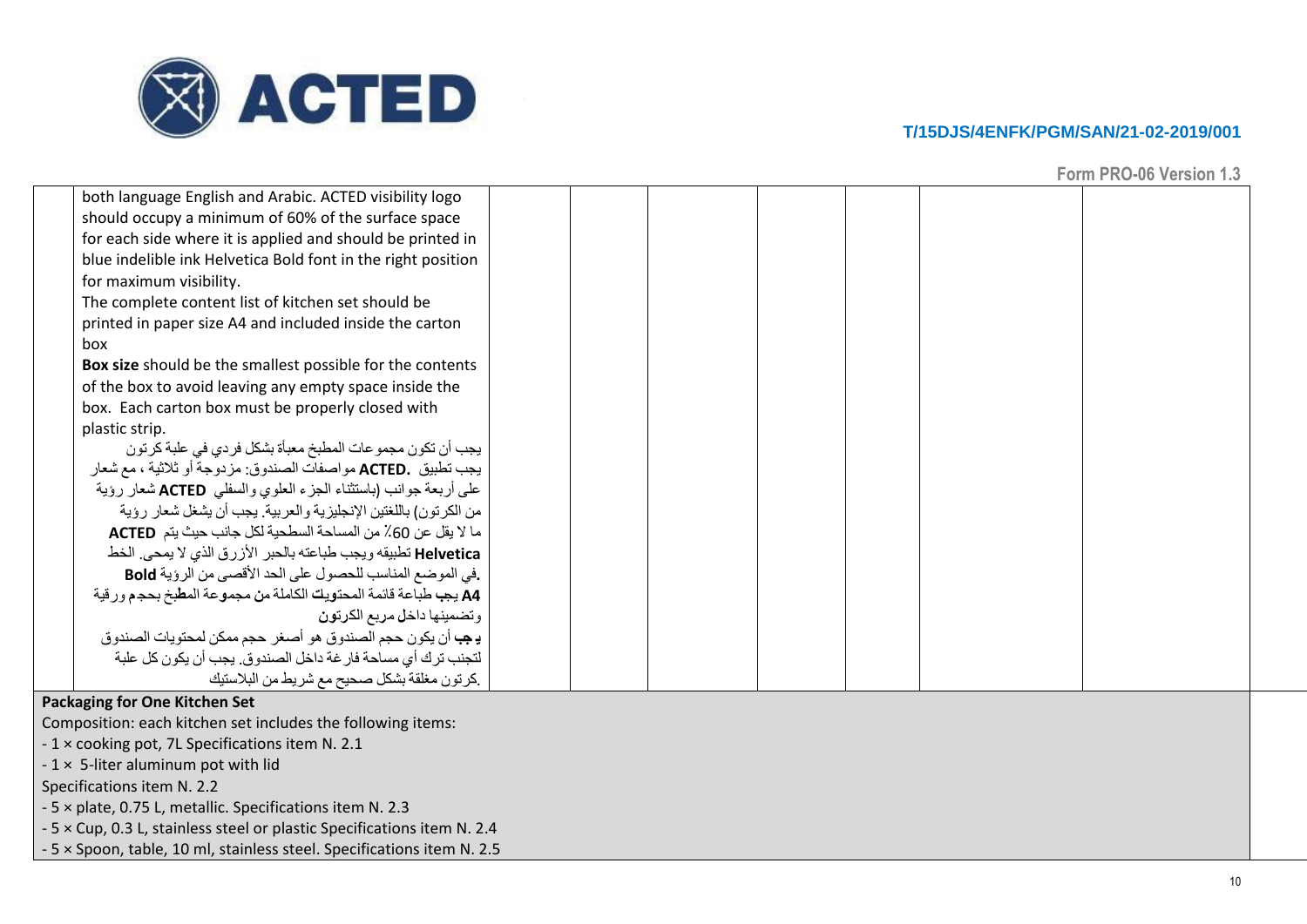

**Form PRO-06 Version 1.3**

| -1 x knife, kitchen, 15cm, stainless steel blade. Specifications item N. 2.6  |  |  |  |  |
|-------------------------------------------------------------------------------|--|--|--|--|
| -1 x serving spoons, 35 ml, stainless steel. Specifications item N. 2.7       |  |  |  |  |
| تغليف حقيبة مطبخ، كل حقيبة محتوية على                                         |  |  |  |  |
| التركيب: تشتمل كل مجموعة مطبخ على العناصر التالية:                            |  |  |  |  |
| وعاء طهي واحد ، 7 لتر مزود بغطاء ً مواصفات البندرقم 2.1                       |  |  |  |  |
| -وعاء طهي واحد سعة 5 لتر مزود بغطاء مواصفات البند رقم 2.2                     |  |  |  |  |
| صحن عدد 5 ، 0.75 لتر ، معدنية. مواصفات البند 2.3                              |  |  |  |  |
| كوب عدد 5 ، 0.3 ليتر ، فولاذ مقاوم للصدأ أو بلاستيك. مواصفات البند رقم 2.4    |  |  |  |  |
| ملعقة ، طاولة عدد 5 , 10 مل ، فولاذ مقاوم للصدأ. مواصفات البند ن 2.5          |  |  |  |  |
| سكين مطبخ عدد 1 ، 15 سم ، شفرة فولاذ مقاوم للصداء. مواصفات البند2.6 .         |  |  |  |  |
| 2.7 .ملعقة طعام واحدة ، 35 مل ، فولاذ مقاوم للصداء. مواصفات البند             |  |  |  |  |
| Total Price US\$ including ax, delievery, packing and off-loading fess        |  |  |  |  |
| السعر الإجمالي بالدولار بما في ذلك الضرائب والتسليم ورسوم التعبئة والتفريغ    |  |  |  |  |
| DDP at ACTED IBB Warehouse                                                    |  |  |  |  |
| All prices must include delivery costs and taxes and loading/off-loading fees |  |  |  |  |

**BIDDER'S COMMENTS/REMARKS:**

| .   | <u>and the state of the state of the state of the state of the state of the state of the state of the state of th</u> |
|-----|-----------------------------------------------------------------------------------------------------------------------|
| Z.  |                                                                                                                       |
| .ა. |                                                                                                                       |
|     |                                                                                                                       |
| ა.  |                                                                                                                       |